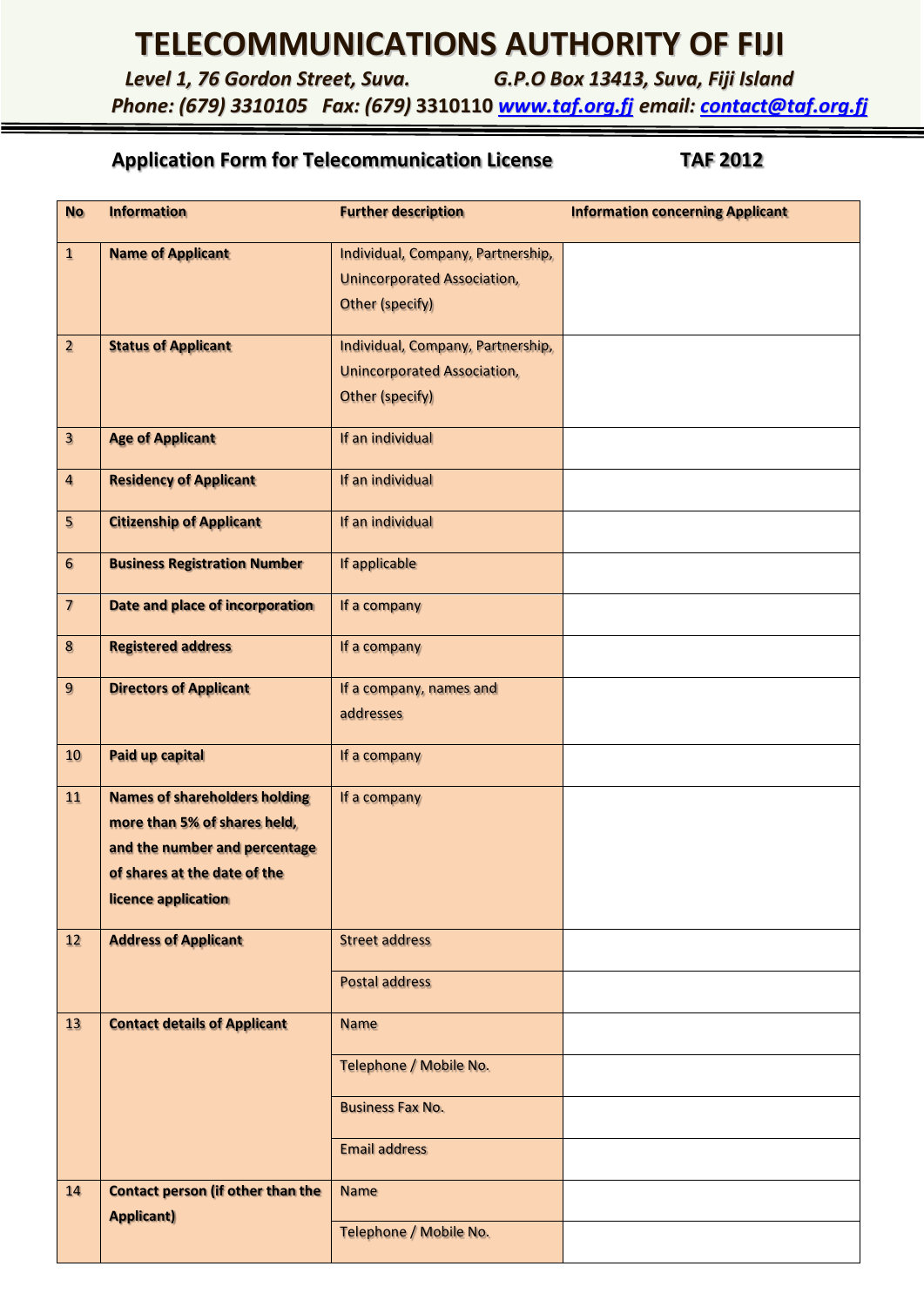# **TELECOMMUNICATIONS AUTHORITY OF FIJI**

*Level 1, 76 Gordon Street, Suva. G.P.O Box 13413, Suva, Fiji Island Phone: (679) 3310105 Fax: (679)* **3310110** *[www.taf.org.fj](http://www.taf.org.fj/) email: [contact@taf.org.fj](mailto:contact@taf.org.fj)*

|    |                                      | <b>Business Fax No.</b>            |  |
|----|--------------------------------------|------------------------------------|--|
|    |                                      | <b>Email address</b>               |  |
| 15 | Past infringements and non-          | Record details if included in      |  |
|    | compliance with the conditions       | application and note if not        |  |
|    | of a telecommunications service      |                                    |  |
|    | licence in any country by the        |                                    |  |
|    | applicant (including each            |                                    |  |
|    | director)                            |                                    |  |
| 16 | <b>Past convictions for unlawful</b> | Record details if included in      |  |
|    | conduct relating to dishonesty in    | application and note if not        |  |
|    | the provision of                     |                                    |  |
|    | telecommunications services in       |                                    |  |
|    | any country by the applicant         |                                    |  |
|    | (including each director)            |                                    |  |
|    |                                      |                                    |  |
| 17 | <b>Date of end of Financial Year</b> |                                    |  |
|    | used by Applicant                    |                                    |  |
| 18 | Plans for first three years of       | Types of Services to be provided   |  |
|    | operation                            |                                    |  |
|    |                                      | Coverage of services to be         |  |
|    |                                      | provided                           |  |
| 19 | <b>First year of operation</b>       | Gross annual revenue net of        |  |
|    |                                      | settlements or (other information  |  |
|    |                                      | for calculation of annual charge   |  |
|    |                                      | for licence fees)                  |  |
| 20 | <b>Statement as to whether the</b>   | Yes or no, if included or not      |  |
|    | application includes an              |                                    |  |
|    | application for a spectrum           |                                    |  |
|    | licence                              |                                    |  |
|    |                                      |                                    |  |
| 21 | <b>Technical capacity</b>            | Detail description of technical    |  |
|    |                                      | capacity including background,     |  |
|    |                                      | history, reputation,               |  |
|    |                                      | technology(ies) and                |  |
|    |                                      | infrastructure(s) (if applicant is |  |
|    |                                      | company)                           |  |
|    |                                      | Detail description of technical    |  |
|    |                                      | capacity including qualification,  |  |
|    |                                      | experience, reference,             |  |
|    |                                      | technology and infrastructure (if  |  |